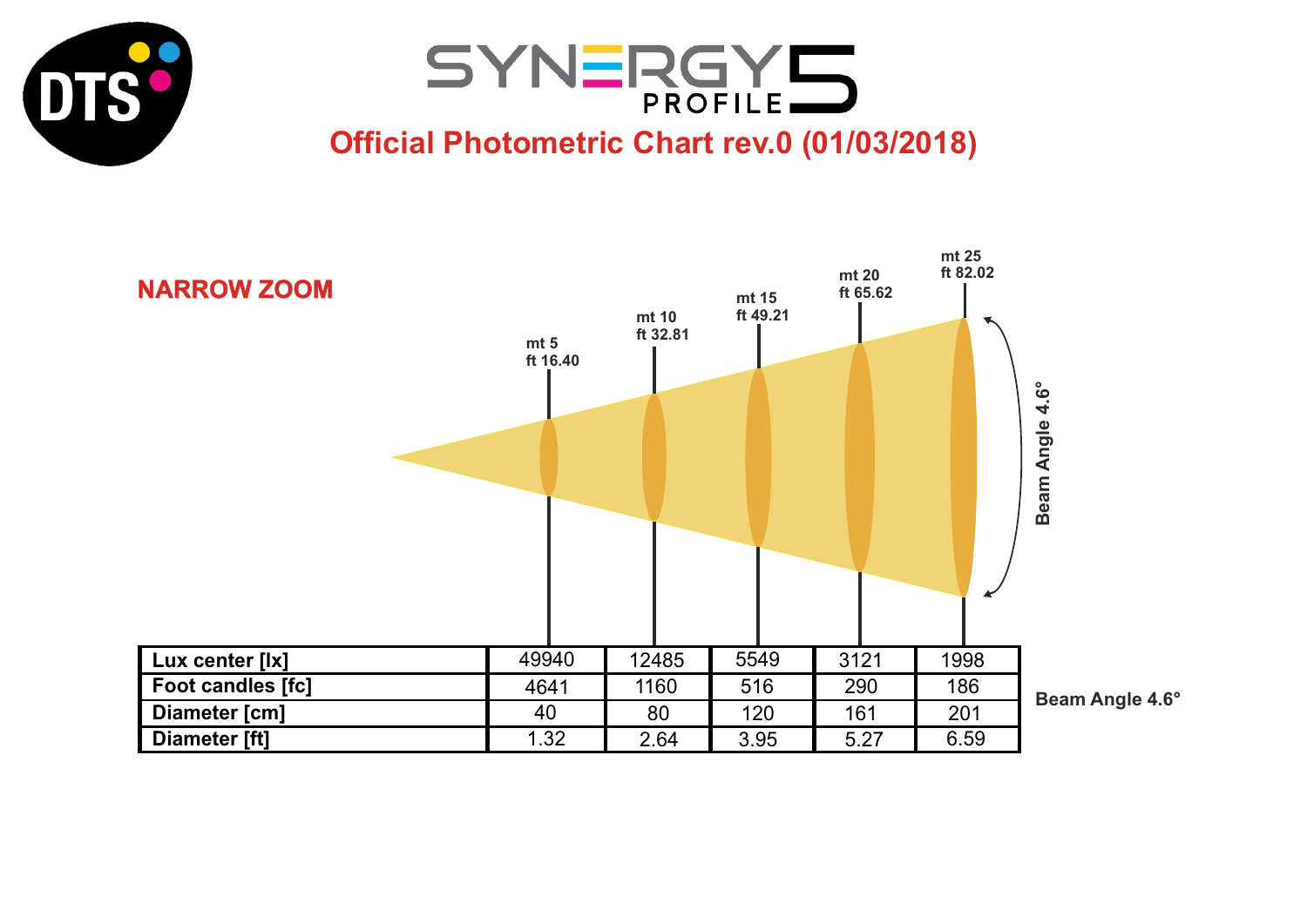



## **Official Photometric Chart rev.0 (01/03/2018)**